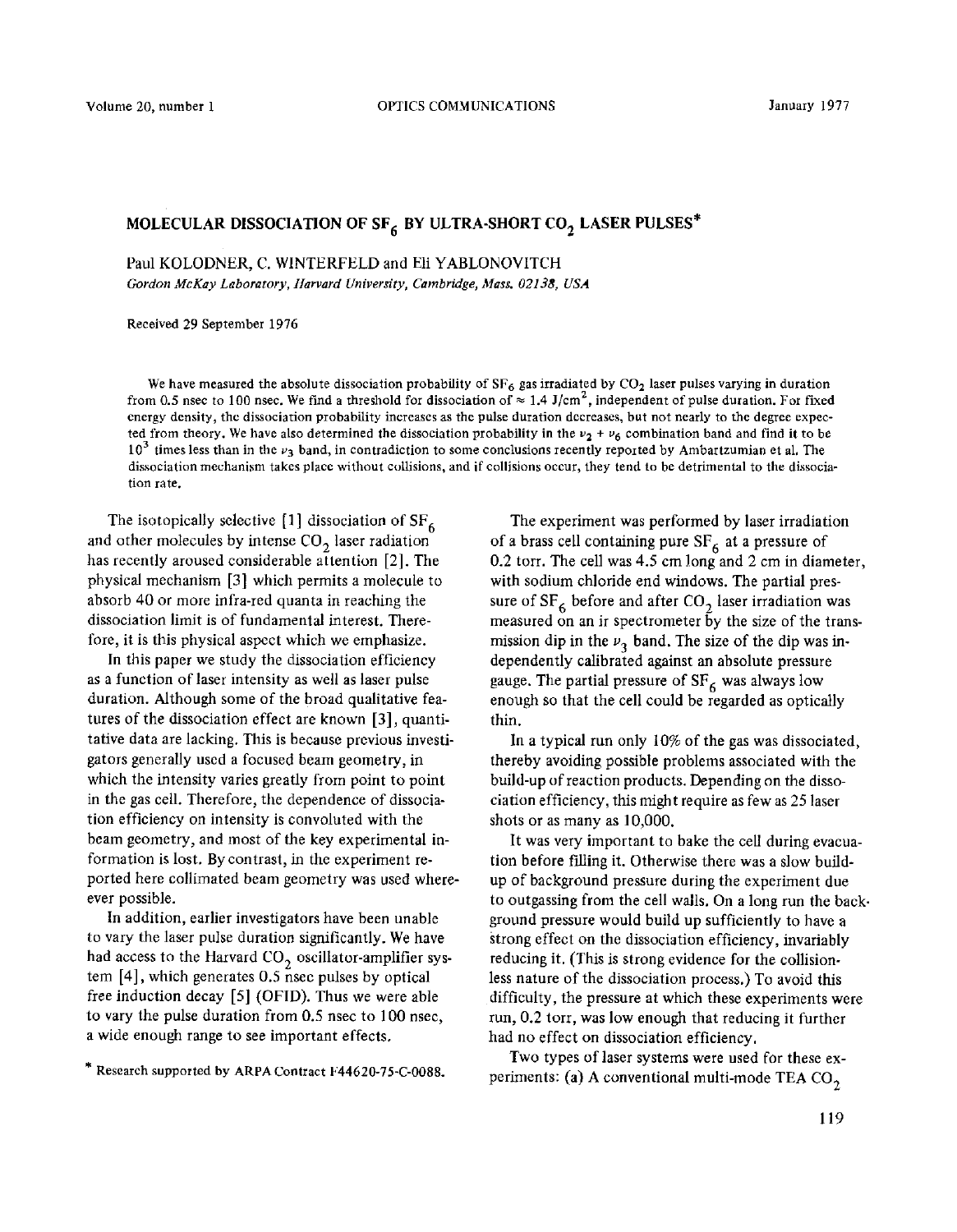

f:ig. 1. The absolute probability of dissociation per irradiated  $SF<sub>6</sub>$  molecule per laser shot as a function of energy density. The laser was a conventional multimode TEA  $CO<sub>2</sub>$  laser, tuned to P20 for the  $v_3$  band and to R20 for the  $v_2 + v_6$  combination band. The error bar coming out of the bottom of the graph represents a null result for dissociation below threshold,  $E_{\text{th}} \approx 1.4 \text{ J/cm}^2$ . Notice that the probability approaches unity near the top of the graph. Collimated beam geometry was exclusively employed for all these data points. The combination band has  $10<sup>3</sup>$  times less dissociation probability at a given energy density.

laser and (b) a single-mode oscillator-amplifier system based on an OF1D pulse shaper. The system could be adjusted to deliver pulses of 0.5 nsec, 10 nsec and 100 nsec durations.

Fig. 1 shows some experimental results which were produced with system (a), the conventional multimode TEA laser. The output was focused by a long focal length lens, producing a long, narrow collimated region of light at the sample cell. Since the depth of focus was much greater than the thickness of the cell, the beam geometry could be regarded as collimated. In fact, the beam area could be varied by moving the cell back and forth along the focal region.

The absolute dissociation probability per irradiated molecule per shot,  $\alpha$ , was calculated from the following formula:

$$
\alpha = \frac{A}{aN} \ln \frac{p_i}{p_f},
$$

where  $p_i$  and  $p_f$  are the initial and final partial pressures of  $SF_6$ , *A* and *a* are the cell and beam areas, respectively, and  $\tilde{N}$  is the number of laser shots of irradiation.

Measurements extended up to an energy density of 20 J/cm<sup>2</sup>, the window damage threshold for 100 nsec pulses. The laser was tuned to P20 for irradiation of the  $v_3$  band and to R20 for irradiation of the  $v_2 + v_6$ combination band. The dissociation probability had a cubic dependence on energy density for both bands.

At a given energy density, the combination band was weaker by a factor  $10^3$ . This disagrees with Ambartzumian et al. [6], who claim that the combination band is only 10 times weaker. Their conclusion is applied to a beam geometry where the laser is focused inside the cell. The dissociation fraction is then a weighted average over a wide range of intensities, with most of the effect coming from the very high intensity region where the probability is 100% in either case. Therefore, experimental results based on focused beam geometry require some form of spatial de-convolution before they can be interpreted. When properly deconvoluted, the experimental result of Ambartzumian et al. can be made consistent with fig. 1.

The other important experimental information in fig. 1 is the threshold energy density  $E_{th} \approx 1.4$ joules/ $\text{cm}^2$  below which the dissociation efficiency quickly fell to zero, as indicated by the error bar coming out of the bottom of the graph. This feature is strong evidence for the two-step dissociation model [3] in which the second step, linear absorption in the continuum of molecular states, requires a finite energy density to reach the dissociation limit:

$$
E_{\rm th} = I_{\rm diss}/\sigma,
$$

where  $I_{\text{diss}}$  is the dissociation energy and  $\sigma$  is the absorption cross section in the continuum. For  $I_{di}$  $\approx$  5 eV and  $E_{4h}$  as measured,  $\sigma \approx$  5 × 10<sup>-12</sup> cm<sup>2</sup>, a cross section which is consistent with the oscillator strength sum rule [3].

The curves in fig. 1 were all taken at a pulse dura-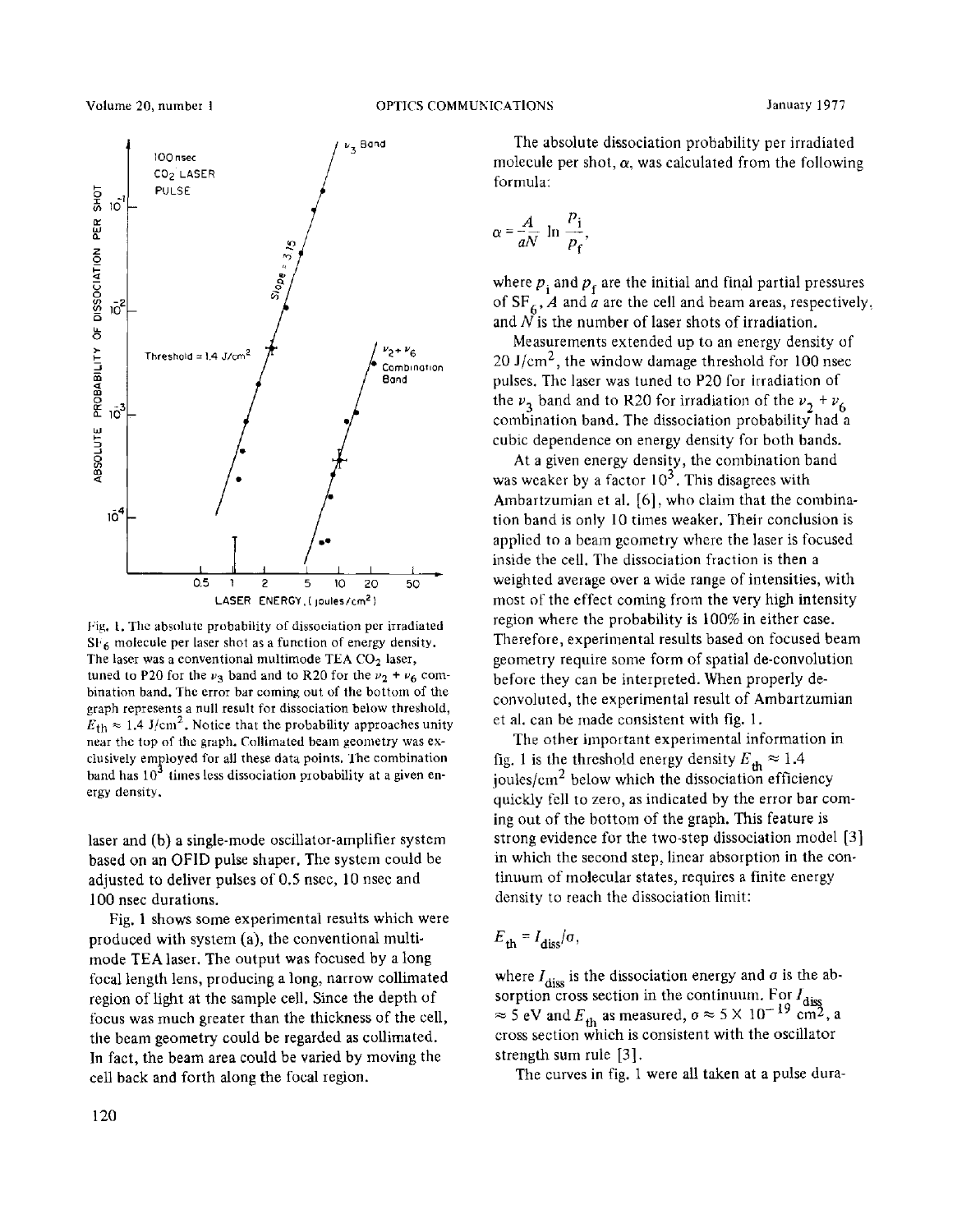tion of 100 nsec. Unfortunately, it was not possible to repeat the experiment with the  $0.5$  nsec  $CO<sub>2</sub>$  laser pulse. The windows would already be damaged by the ultra-short pulses at the dissociation threshold of 1.4 J/cm<sup>2</sup> in the collimated beam geometry. Consequently, no measurements could be taken at any higher energy density. At least it was possible to confirm that dissociation was not occurring below 1.4 J/cm<sup>2</sup>, for the ultra-short  $CO<sub>2</sub>$  laser pulses. Therefore, the threshold is certainly energy dependent and not power dependent.

In order to study the pulse duration dependence further, it was necessary to revert to focused beam geometry. Then the intensity in the cell could be very high even while the windows were kept below damage threshold. As already discussed, this geometry presents some problems in regard to data interpretation. The approach taken here was to vary only the pulse durations, keeping all other experimental factors as constant as possible. The pulse energy, spatial structure and geometry of illumination were unchanged, even though the pulse duration was varied from 0.5 nsec to 100 nsec.

The laser system (b) was operated in three different modes: (i) The OFID mode generated 0.5 nsec pulses. *(ii)* With the OFID cell evacuated, the plasma shutter [7] was triggered to transmit only the initial rising portion of the TEA laser pulse. This had a width of 10 nsec. *(iii)* With the plasma shutter not triggered, the full 100 nsec-long laser pulse was transmitted. Linear attenuators insured that the beam energy was the same, 0.1 joules, in each of the three different modes.

The laser, tuned to the P20 rotational line at 10.6  $\mu$ , was focused into the cell with an *f/2.5* germanium lens. Due to the focused beam geometry the absolute probability of dissociation could not be measured. Fig. 2 plots merely the fraction of molecules in the cell dissociated per shot.

The most unexpected aspect of the results is the relatively small increase in dissociation fraction for the short pulses compared to the long pulses. In going from 100 nsec to a 0.5 nsec pulse of equal energy, the dissociation fraction increased only 30%, despite the greatly increased peak power. Pulse energy seems to be more important than peak power in determining the dissociation probability.

At the threshold energy density of 1.4  $J/cm<sup>2</sup>$ , the peak power in a 0.5 nsec pulse is  $2.8 \times 10^9$  W/cm<sup>2</sup>.



Fig. 2. Comparison of the fraction of molecules dissociated by three varying pulse durations, but with fixed pulse energy, irradiation geometry and spatial structure of the beam. The laser was tuned to P20, and a focused beam geometry of aperture ratio *f/2.5* was used. The surprising result is that the ultra-short pulse dissociated only 30% more molecules in spite of its hundred-fold increase in peak power.

The electric field is  $10^6$  volts/cm, and the Rabi precession frequency is  $7 \text{ cm}^{-1}$ . Most theoretical concepts imply that 100% dissociation efficiency should be expected at that intensity. But if the entire volume in which threshold was exceeded had experienced 100% dissociation, then the observed dissociation fraction for the 0.5 nsec pulse in fig. 2 would have been fourteen times higher. This then is the surprising aspect of the results. Short pulse irradiation is more efficient than long pulse irradiation, but not nearly to the degree expected.

These experiments permit us to draw several conclusions about the dissociation mechanism. In the first place collisions are certainly not necessary for dissociation. At 0.2 torr pressure only  $\approx 0.1\%$  of the molecules undergo collisions during the ultra-short laser pulse. Furthermore, in all cases the dissociation efficiency was reduced when the gas pressure was increased. Additionally, experiments are now being reported of dissociation in a high vacuum molecular beam apparatus. The weight of evidence for the collisionless nature of the mechanism is threrefore overwhelming.

Also on fairly solid ground is the idea that a finite energy density is required to drive  $SF<sub>6</sub>$  up the vibra